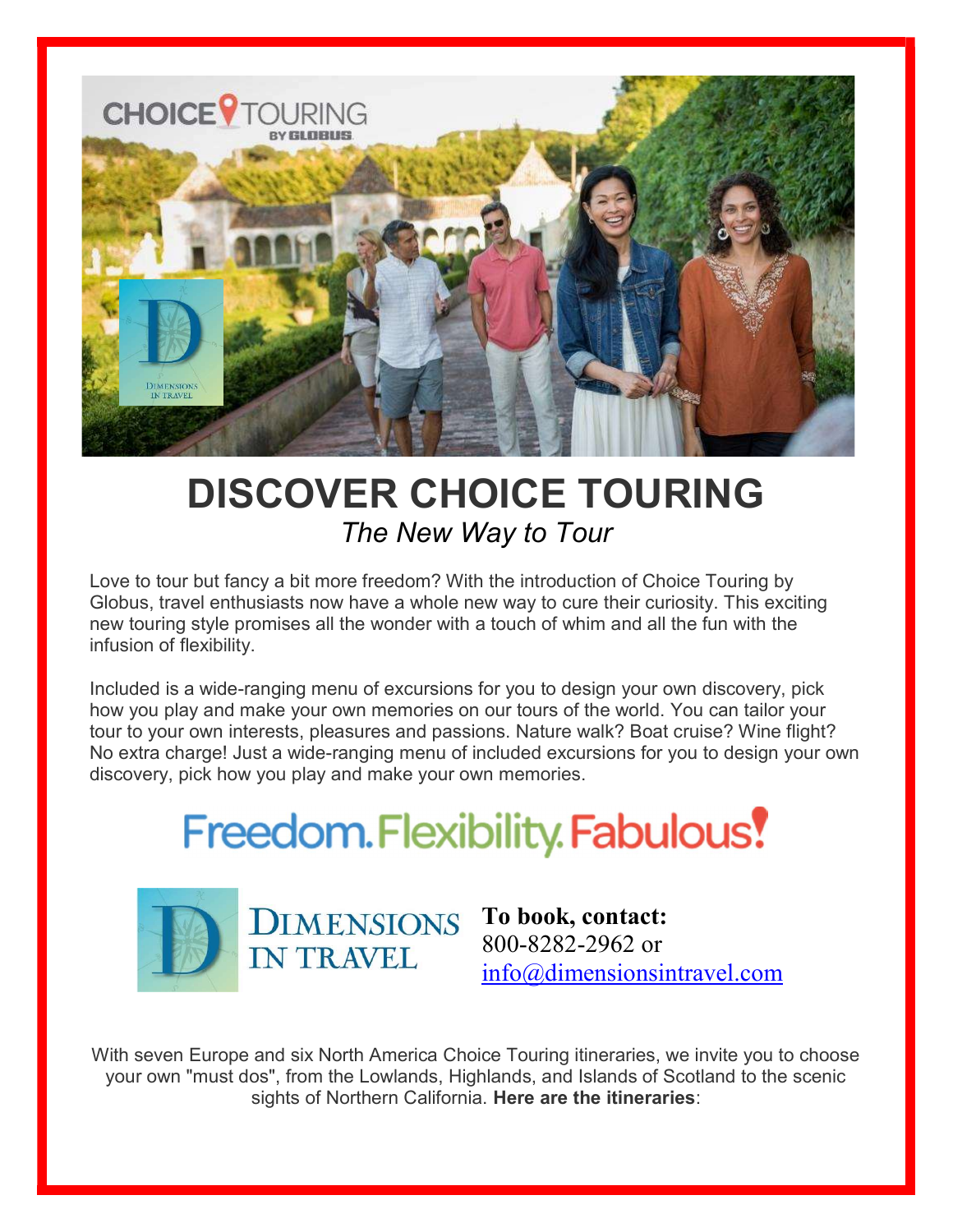

## Oh My Goddess!: Greece By Design

Years: 2022, 2023  $ATHENS$   $\rightarrow$   $ATHENS$ 

8 Days, 1 Country Greece



Mad About Mounties: Eastern Canada By Design

Years: 2022, 2023 TORONTO → MONTREAL

8 Days, 1 Country





Boogie & Blues: The Southern U.S. By Design

Years: 2022, 2023 NEW ORLEANS → NASHVILLE

8 Days, 1 Country **United States** 



Rocks & Rhythm: Portugal By Design

Years: 2022, 2023  $LISBN \rightarrow LISBN$ 

8 Days, 1 Country

Portugal



Veni, Vidi, Vici: Umbria & Tuscany By Design

Years: 2022, 2023 OSTIA → OSTIA

8 Days, 1 Country

Italy



Green with Envy: Ireland By Design Years: 2022  $DUBLIN \rightarrow DUBLIN$ 

8 Days, 1 Country Ireland



Toasting & Coasting: Portugal & Spain By Design

Years: 2022, 2023  $LISBN \rightarrow LISBN$ 

9 Days, 2 Countries Portugal, Spain



From the Top: Western Canada By Design

Years: 2022, 2023 VANCOUVER → VANCOUVER

7 Days, 1 Country



Mad About Mounties: Eastern Canada By Design, PLUS Montreal

Years: 2022, 2023 TORONTO → MONTREAL

10 Days, 1 Country Canada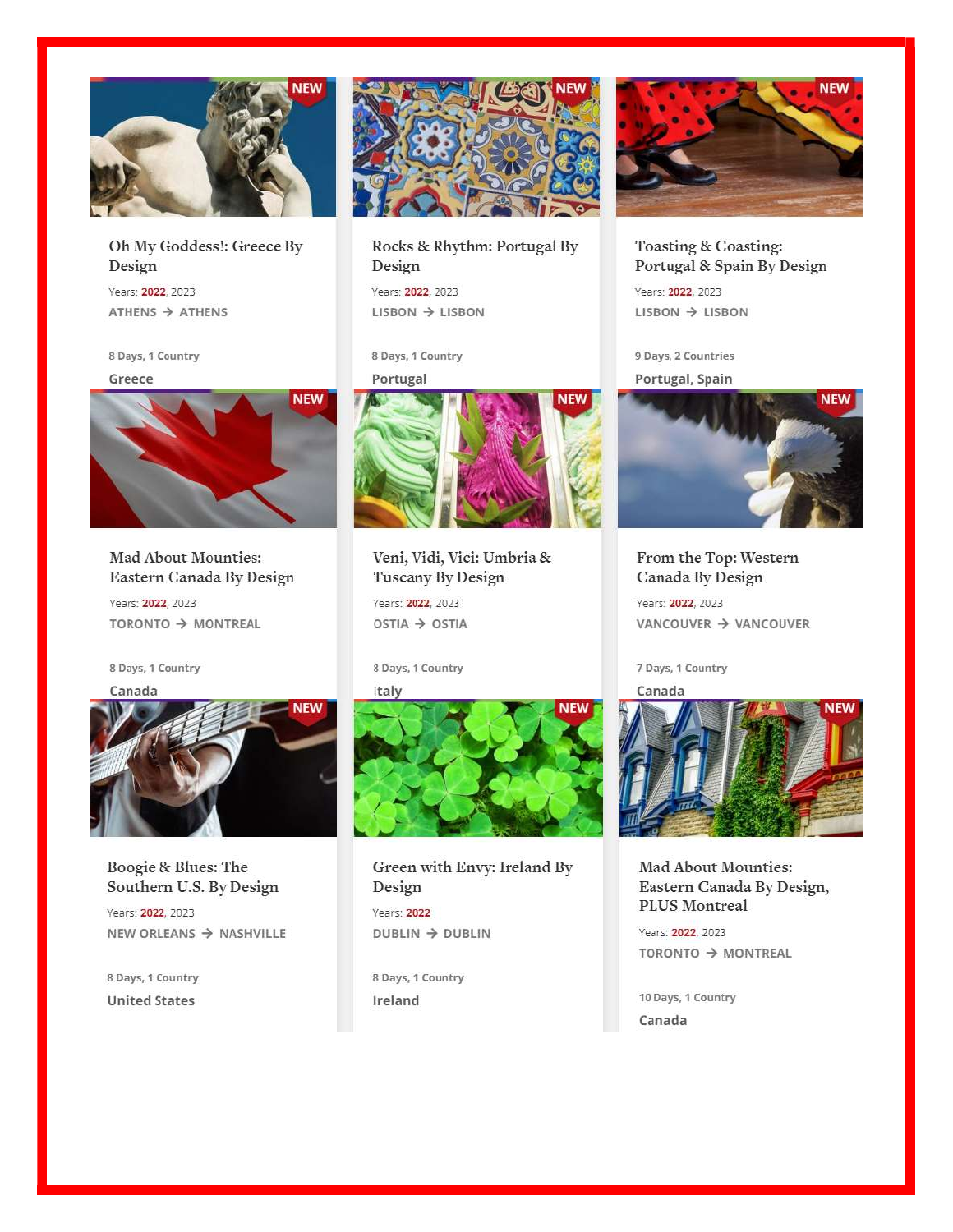

The Alps Out Loud: Switzerland & Lake Como By Design

Years: 2022 ZURICH → LAKE COMO

8 Days, 2 Countries Switzerland, Italy



Sunny Days, Starry Nights: America's Rocky Mountains By Design

Years: 2022, 2023 BILLINGS  $\Rightarrow$  SPOKANE

8 Days, 1 Country **United States** 



From the Top: Western Canada By Design with **MORE** Vancouver

Years: 2022, 2023 VANCOUVER → VANCOUVER

9 Days, 1 Country

Canada



Hot Tam!: Scotland By Design

Years: 2022 EDINBURGH → GLASGOW

9 Days, 1 Country **United Kingdom** 



Boogie & Blues: The Southern U.S. By Design, PLUS Nashville

Years: 2022, 2023 NEW ORLEANS → NASHVILLE

10 Days, 1 Country

**United States** 



The Bold & the Brewtiful: Mid-Atlantic America By Design

Years: 2022, 2023 WASHINGTON DC → **WASHINGTON DC** 

9 Days, 1 Country **United States** 



The Bold & the Brewtiful: Mid-Atlantic America By Design with MORE Washington, DC

Years: 2022, 2023 **WASHINGTON DC → WASHINGTON DC** 

11 Days, 1 Country **United States** 



Oh My Goddess!: Greece By Design, PLUS Aegean Cruise

Years: 2022  $ATHENS$   $\rightarrow$   $ATHENS$ 

12 Days, 2 Countries Greece, Turkey



California Dreamin': Northern California By Design

Years: 2022, 2023 SAN FRANCISCO → SAN FRANCISCO

9 Days, 1 Country **United States**